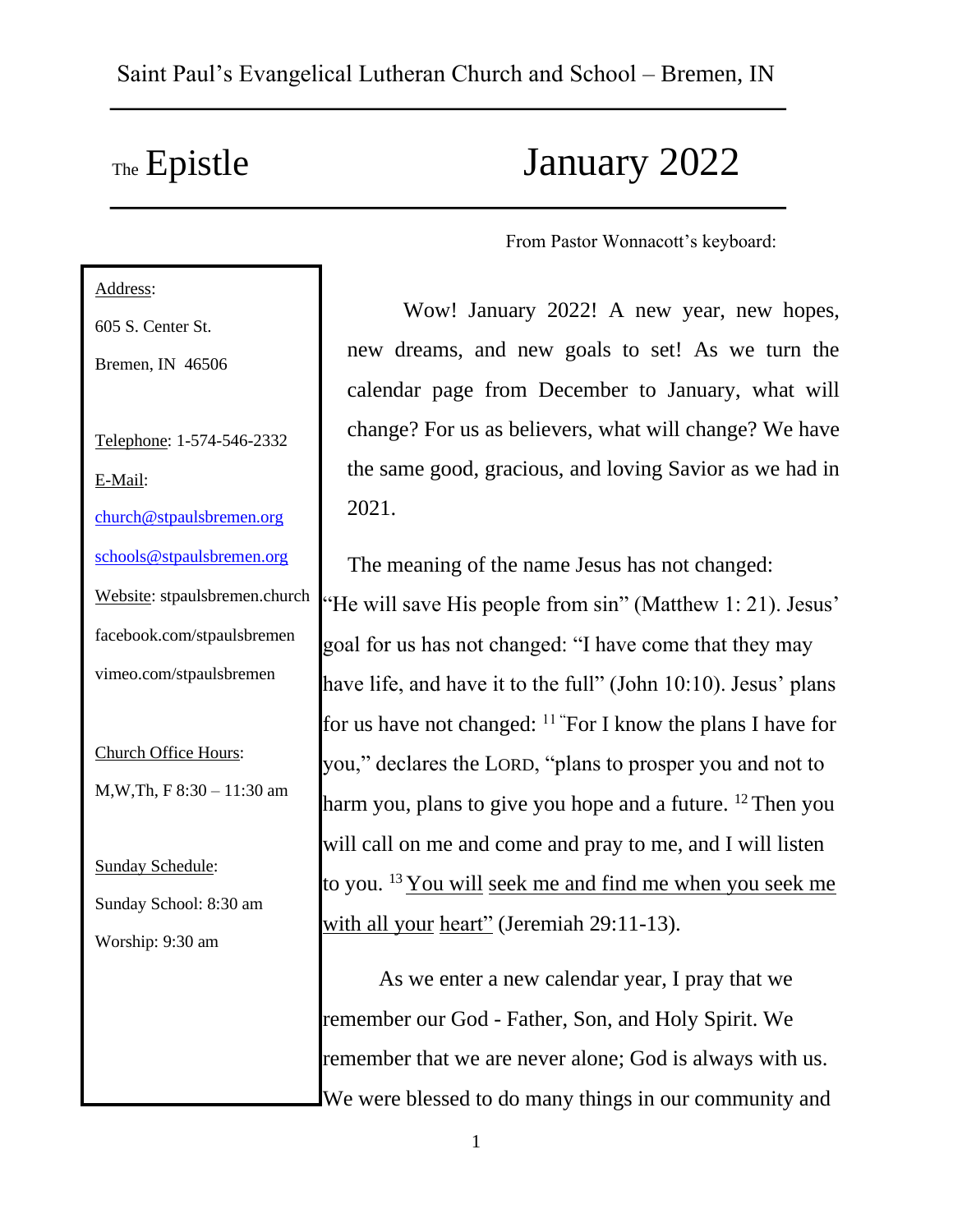in the world because of our gracious God this past year. We have all our worship services available in person and on line so that we may proclaim His message to the world.

May we be united in our service to God and each other in love and honor for God and in compassion for our neighbors. God has not changed, but we always need to grow in Him and seek His will for us as His congregation of believers here in Bremen.

Let us go forth in the PEACE of God that transcends all human understanding and keeps our hearts and minds in Christ Jesus. Amen.

THE DEADLINE FOR THE FEBRUARY EPISTLE IS JANUARY 2OTH!!! Epistle articles, comments, ideas may be deposited in the epistle box in the Narthex mail slots or e-mailed to Eric Thornton at firemanet@yahoo.com. I appreciate all of your articles, ideas and comments!

# Board Briefs:

# YOUTH BOARD NEWS and NOTES

### ENGAGE AND SERVE

Throughout 2021, our Youth have been engaged in various ways in service to our ministry at St. Paul's and in the community at large. From our semi-annual Youth service to the Christmas Eve service to other opportunities in between in town and elsewhere, we thank God for these young people and the time they have given to help and serve others. May He continue to bless them as they grow in their daily walk with Him.

National Youth Gathering (July 2022)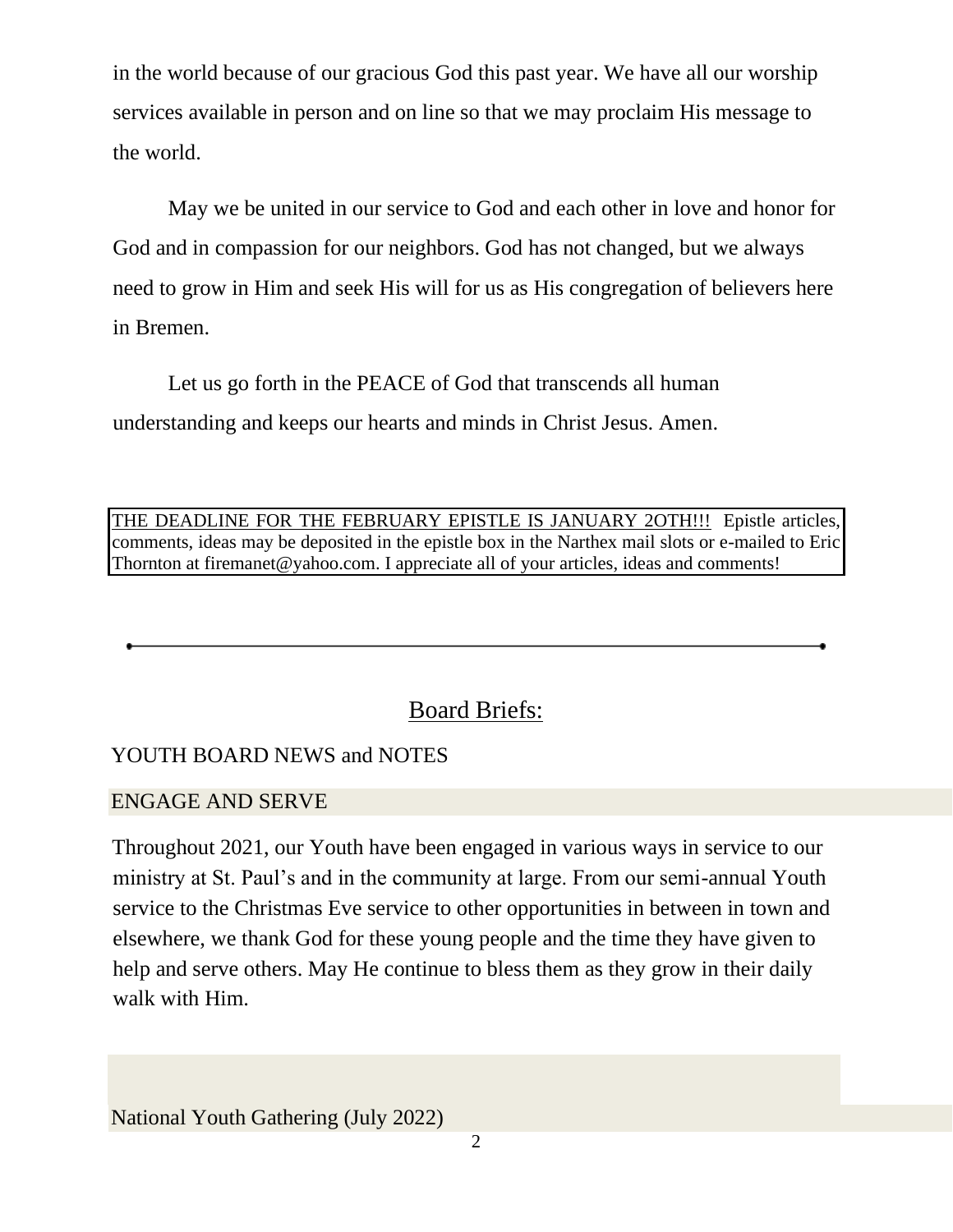Thank you for your continued support of our 6 Youth (Tyler Schmeltz, Ethan Tjernagel, Maddy Raskow, Noah Wildauer, Autumn Napper, and Jack Wildauer) and 3 Adult Leaders (Heidi Wildauer, Curt Nielsen, and Rick Napper) planning to attend the National Youth Gathering in 2022. We appreciate your continued prayers as we look forward to this exciting opportunity. Thank you also for your financial support. As of this writing, we have been blessed to receive just over a third of the \$15,000 goal we have to fund this trip to the Youth Gathering. God is good!

If there are any questions related to the Youth Group, please contact Andy Wildauer at (801) 707-3399.

Board of Parish Fellowship

Euchre Parties is on February 18<sup>th</sup> from 7 to 9ish pm. Join us in the Bethany Room and bring a friend and a snack to share! Be prepared to have FUN!!!!

Men's Group – Basketball is on February  $6<sup>th</sup>$  & 13<sup>th</sup> from 3 to 5pm.

Board of Public Relations

Greeters are needed! There is a sign-up list on the check-it-out board. We ask the greeters to meet the people outside at the overhang, weather permitting.

# SGO Funds Needed!

Our school year is off to a good start and eight families have received a SGO scholarship to assist with tuition costs. Another three families are anticipated to participate. That means that we are in need of donations in our SGO fund!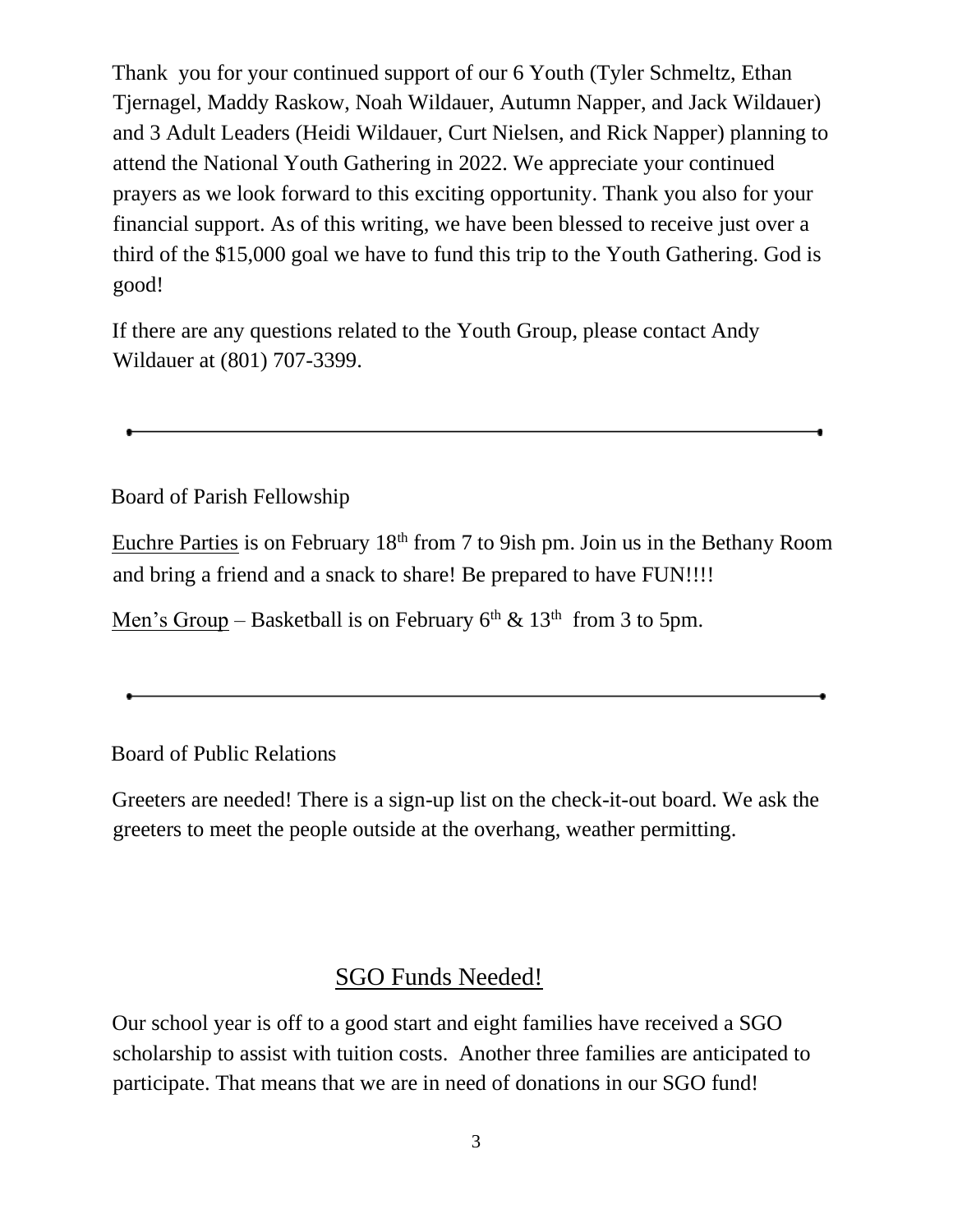Donating to the SGO does not just benefit our school families! It benefits you, the donor! You may claim a 50% tax credit for your donation, and your donation is also tax-deductible, as the Lutheran SGO is a 501C- 3 charity. Our school account in the Lutheran SGO depends entirely on donations; it is not government subsidized.

Additional information can be found at LutheranSGO.org and from the school office.

Thank you for your donation!



# Postings from Preschool

December was full of winter fun even if we didn't have any snow! We did winter

clothes relays, "snowball" fights, and decorated Christmas cookies and

gingerbread houses.

More importantly, we learned about our Savior's birth which is the Good News for everyone!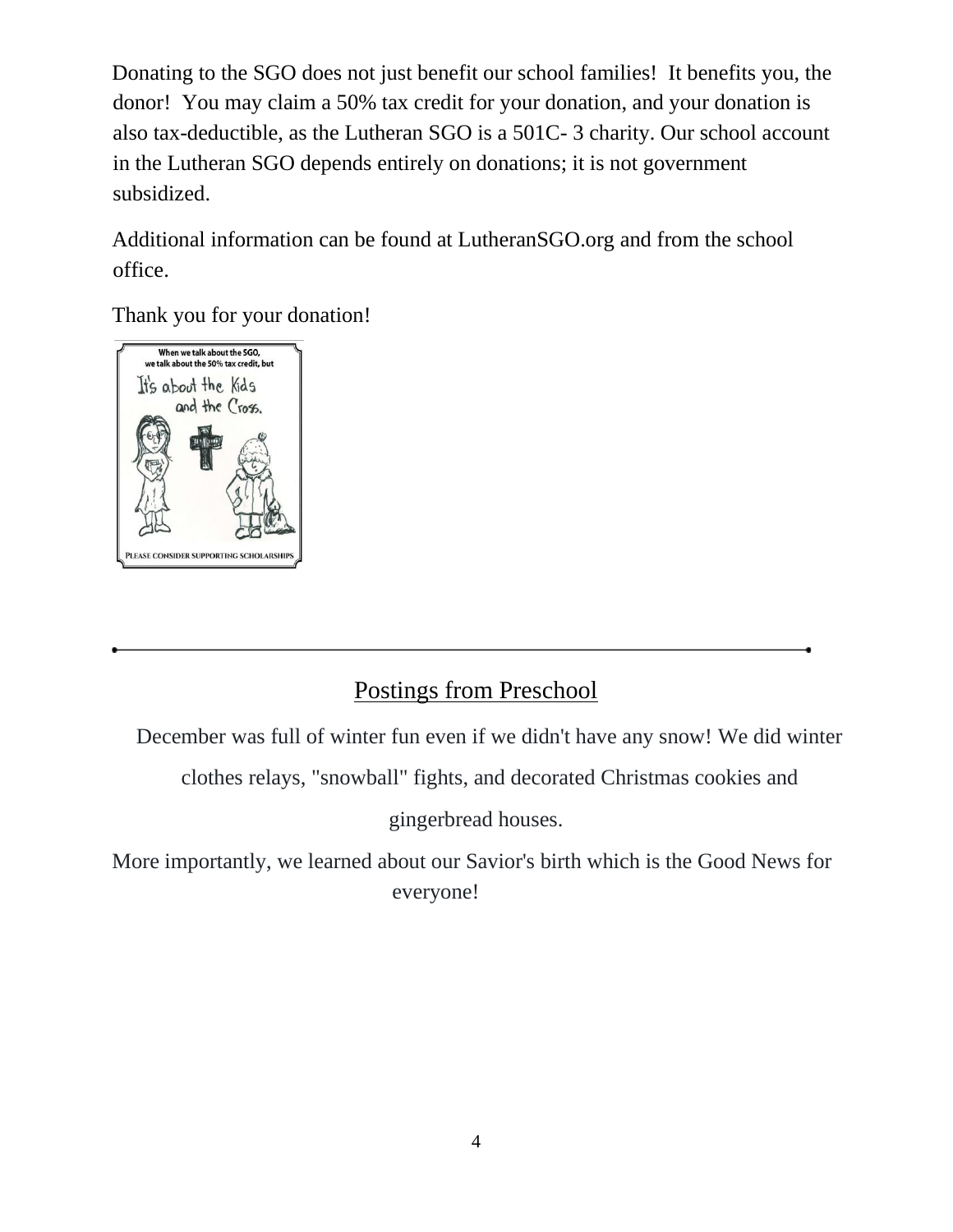# Amazon Smile Reminder

Attention Amazon shoppers: Choose Amazon Smile and designate St. Paul's as the charitable recipient on your account. Amazon will donate a percentage of your purchases to our church and school. Please note this doesn't cost you anything, but is a charitable donation made by Amazon. Thanks for supporting St. Paul's through this program.

# Mission of the Month

In 2022 our Sunday school continues to send \$75.00 each month to a mission.

January Mission of the Month: Women's Care Center

About: Women's Care Center provides free, confidential counseling, support and education for pregnant women. Free pregnancy testing and ultrasounds help determine viability and dates (prenatal medical care and abortions not provided). We serve 30,000 women annually from 33 centers in 11 states, including Illinois, Indiana, Kentucky, Maryland, Michigan, Minnesota, Nebraska, North Dakota, Ohio, Pennsylvania & Wisconsin.

Mission: Our mission is to help pregnant women from our communities choose life for their babies, have healthier pregnancies, become better parents and take first steps to self-sufficiency.

Our January Sunday School Mission of the Month donation of \$75 will go to the Women's Care Center in Marshall County, 224 N Michigan St., Plymouth IN.

# OUR OFFERINGS TO THE LORD FROM HIS BLESSINGS TO US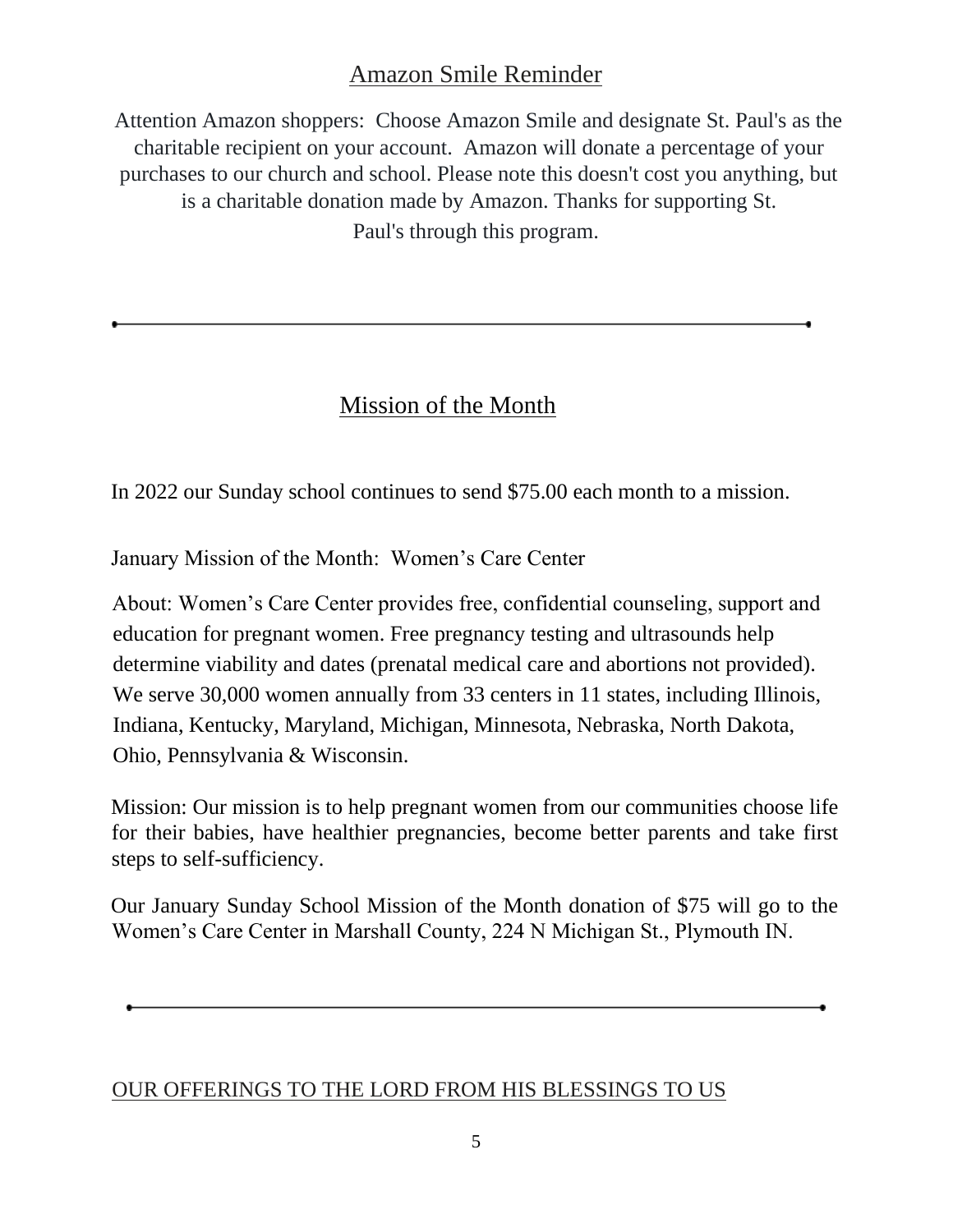One of the changes brought about due to the Covid-19 virus outbreak was using an "offering box" in the narthex of the church in front of the water fountains instead of passing an offering plate during the worship service. Please remember to give back to the Lord from the many blessings He gives us by placing your offering in the offering box or "e-tithing" by having a weekly deposit to St Paul's from your bank account. If you have questions on e-tithing, please contact the Church Office.

Estate and Gift Planning Luncheon coming in April 2022

===============================================

St. Paul's Board of Stewardship in conjunction with the LCMS Foundation will be hosting a luncheon after Sunday worship on April 3, 2022.

This event is for all families and the discussion will focus on how Christians can use their God given gifts to benefit their families and ministry after death. You will be provided ideas on goal setting, family protection, planning for taxes and general estate strategies. This will be a free event with no strings attached. If you have questions, feel free to talk with a Stewardship Board member. More details will follow in 2022.

#### LCMS Stewardship Ministry

'Tis More Blessed to Give Than to Receive "In all things I have shown you that by working hard in this way we must help the weak and remember the words of the Lord Jesus, how he himself said, 'It is more blessed to give than to receive.' " (Acts 20:35) And indeed, it is. Does this not strike a chord that resonates in us all?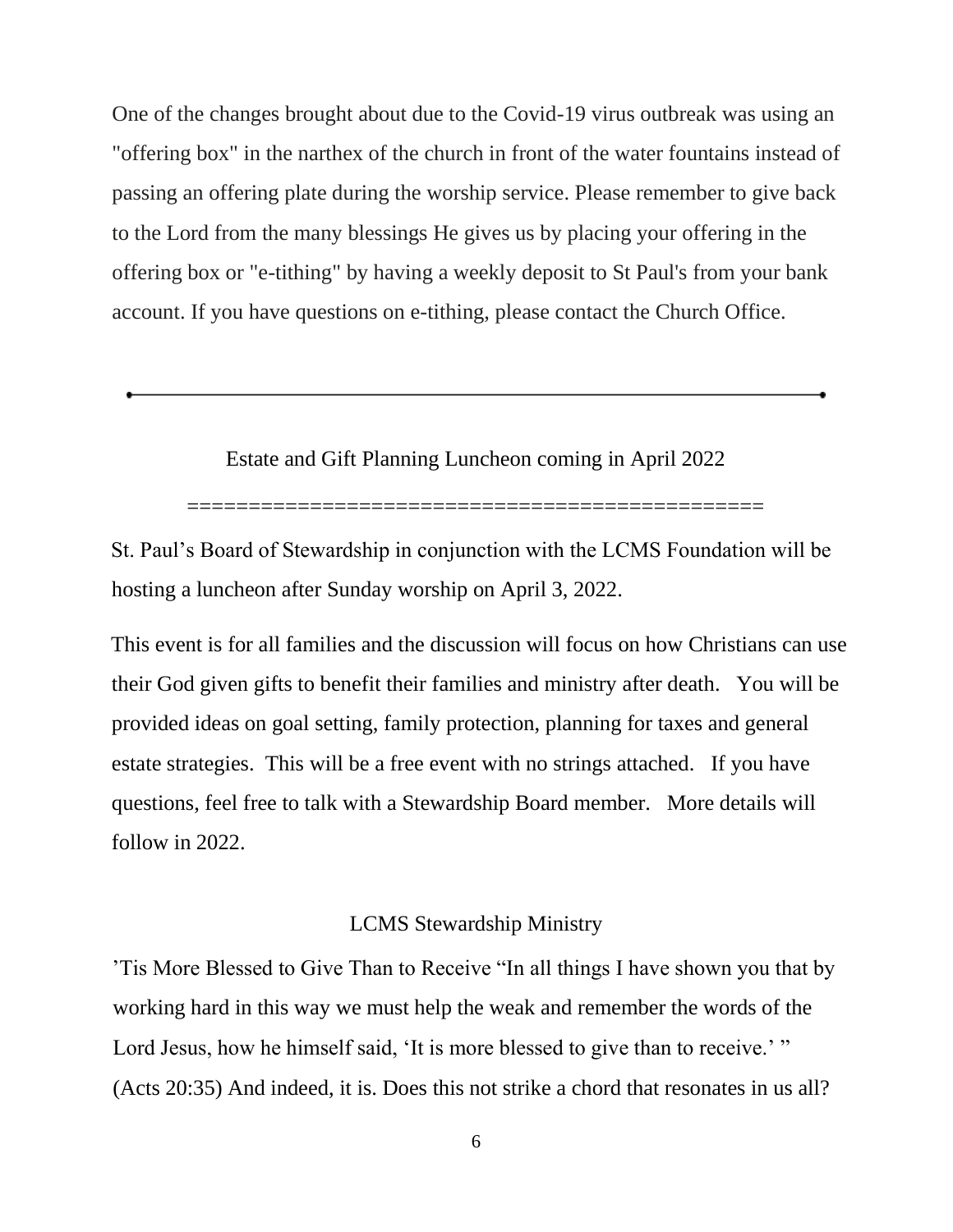Which of us can't recall the look of surprise and thanks for the Christmas gifts that we labored to give to those whom we love? And the joy written on their face when that gift is received with thanksgiving means more than all the gifts we have received. It is more blessed to give than to receive. Our Lord knew this because He practiced it. He gave of Himself – sparing not even His life in death – in order to give us back to our Father in heaven. He knew that in giving you get more because joy is multiplied in giving. The one who receives and the one who gives both rejoice in what is given and received. And, what is more, the one who receives only wants to give back to the one who gave so generously in thanksgiving. So it is with our tithes and offerings in church. We want to give because we have received from God all that we are and all that we have. Our giving does not originate in what we must do to earn God's favor. We have God's favor because of His gift of His Son, given through Word and Sacrament. Thus, we are made free from the compulsion of giving so that our tithes and offering are freely given in thanksgiving for what God has so generously given to us. Why then does the church struggle to make budgets? Why does the church always seem stretched so thin when it is the place where God continually gives us His forgiveness of sins? Why does the church struggle when God, out of love for us, generously pours out His grace and mercy? It is because we are sinners. Our fallen nature makes us selfish and miserly. It leads us to believe that we can have our cake and eat it, too. Because of sin, we want God's grace and mercy; we want His blessings of body and soul. But we don't want to share it with those around us. We want to remain comfortable in our own self-contained, neat, and tidy lives – without the headaches of loving those around us by helping them in their time of need. "Remember the words of the Lord Jesus, how he himself said, 'It is more blessed to give than to receive.' " Remember that God has placed you in a church, not only to receive His grace and mercy, but to press His eternal and temporal blessings into service to

7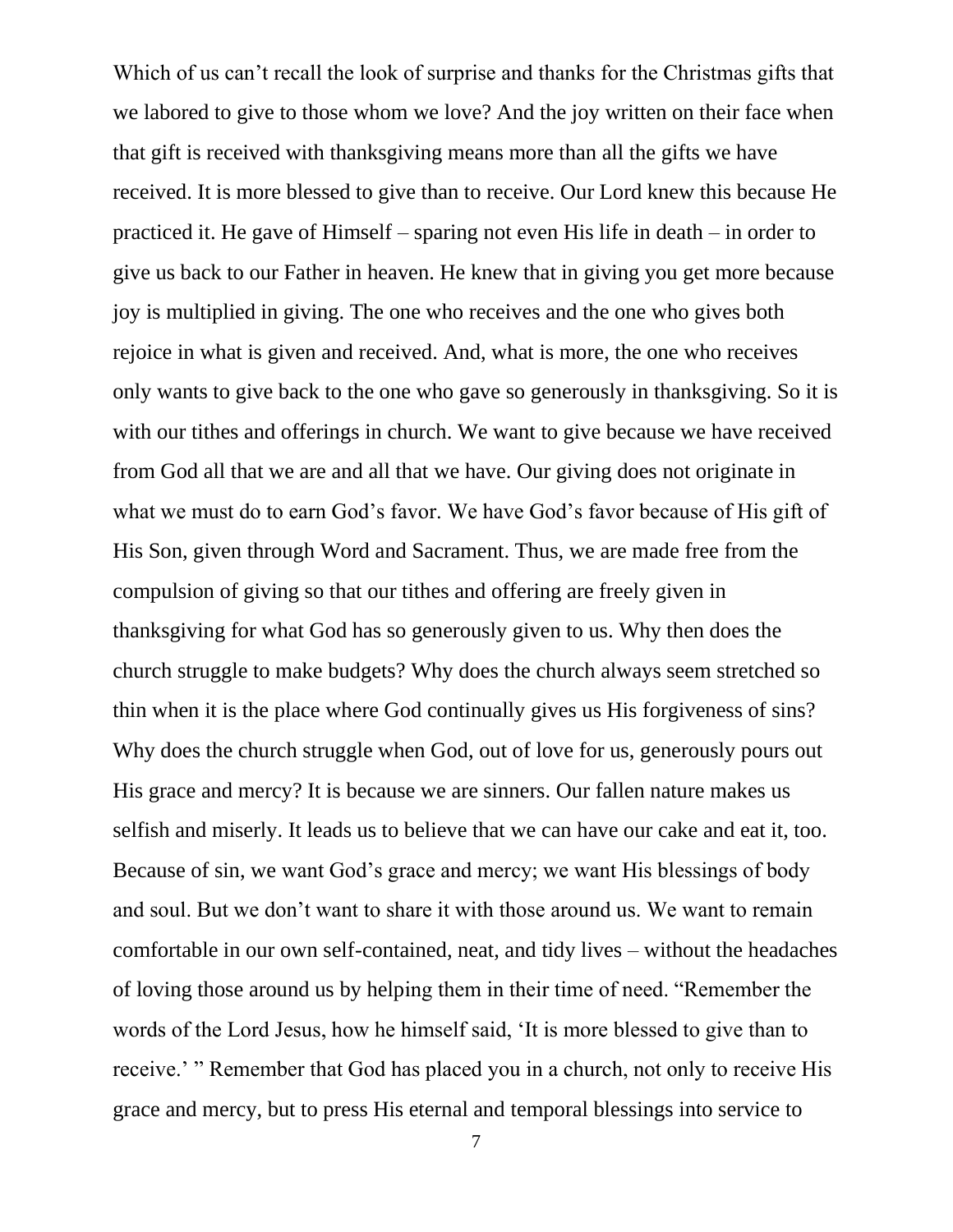your neighbor. Your tithes and offerings ensure that those around you have a pastor to preach the life-saving and life-giving Word of God. They ensure that the lights, heat, and air-conditioning are working. They ensure there is water for Holy Baptism as well as bread and wine for Holy Communion. They even ensure that your pastor has food and clothing and presents for his own family. The gifts of God are immeasurable. They multiply and redound to everyone's good as the fish and loaves in the feeding of the five thousand. So, remember the words of the Lord Jesus: "It is more blessed to give than to receive." And remember the joy that attended the gifts you gave at Christmas. This same joy attends your gifts to the church.

Thursday Morning Women's Bible Study

"The Heart of Jesus: Women in the Gospel of Luke" is the Bible Study the Thursday Morning Women will study starting on Thursday, January 6, 2022 at 9:00 a.m. Jesus' treatment of women with compassion and respect was proof that all are equal in God's eye. Through this study, we will be encouraged and uplifted through the stories of the women who knew their Savior and His love for

them. Lessons will focus on selected women including Mary the mother of Jesus, Elizabeth, Mary Magdalene, Mary and Martha and others.

Please contact Barbara Middaugh,574-248-0664 if you are interested in attending this study.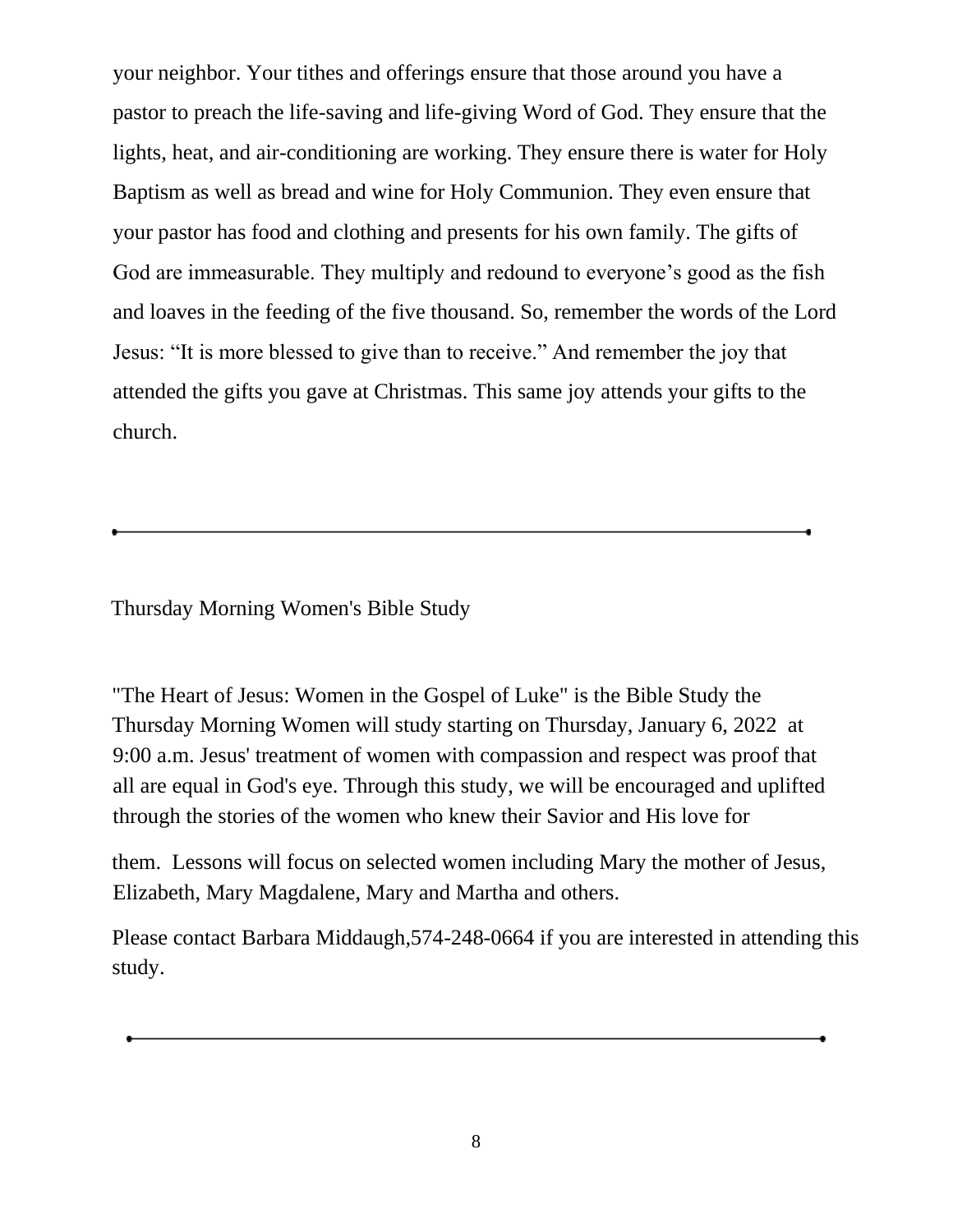# January's Devotion – "A Gift for God"

Psalm 51 (excerpts) - Have mercy on me, O God, according to Your steadfast love; according to Your abundant mercy ... Against You, You only, have I sinned and done what is evil in Your sight, so that You may be justified in Your sight ... Cast me not away from Your presence, and take not Your Holy Spirit from me. Restore to me the joy of Your salvation, and uphold me with a willing spirit. ... O Lord, open my lips, and my mouth will declare Your praise. For You will not delight in sacrifice, or I would give it; You will not be pleased with a burnt offering. The sacrifices of God are a broken spirit; a broken and contrite heart, O God, You will not despise.

There is a story which comes from the Middle Ages.

It speaks about an angel who wanted to give God the gift which the divine Lord valued the most. The angel traveled to earth and began his search. It took a few hundred years, but the angel eventually returned to heaven with a glass vial. In the vial was sand which had been stained red by drops of blood taken from a martyr who had died in his Savior's service.

It was a magnificent gift, a moving present, but the bloodied sand was not the gift the Lord most desired.

The angel returned to earth and, once again, began his wanderings. He stopped and was touched to see a poor widow offer up a few coins to people who had even less than she.

Yes, the angel was moved by the dear lady's actions, but he knew those coins would not be the gift the Lord loved the most.

The search continued. Occasionally, the angel found something which had possibilities. He came upon a cross which had been used by a great preacher; there were the shoes of a missionary who had shared the Gospel in a heathen land, and he was delighted by the laughter of a child who was loved by Christian parents.

"These are all wonderful gifts," the angel said to himself, "but they are not the gift which God values most." Once more the angel began his search on earth.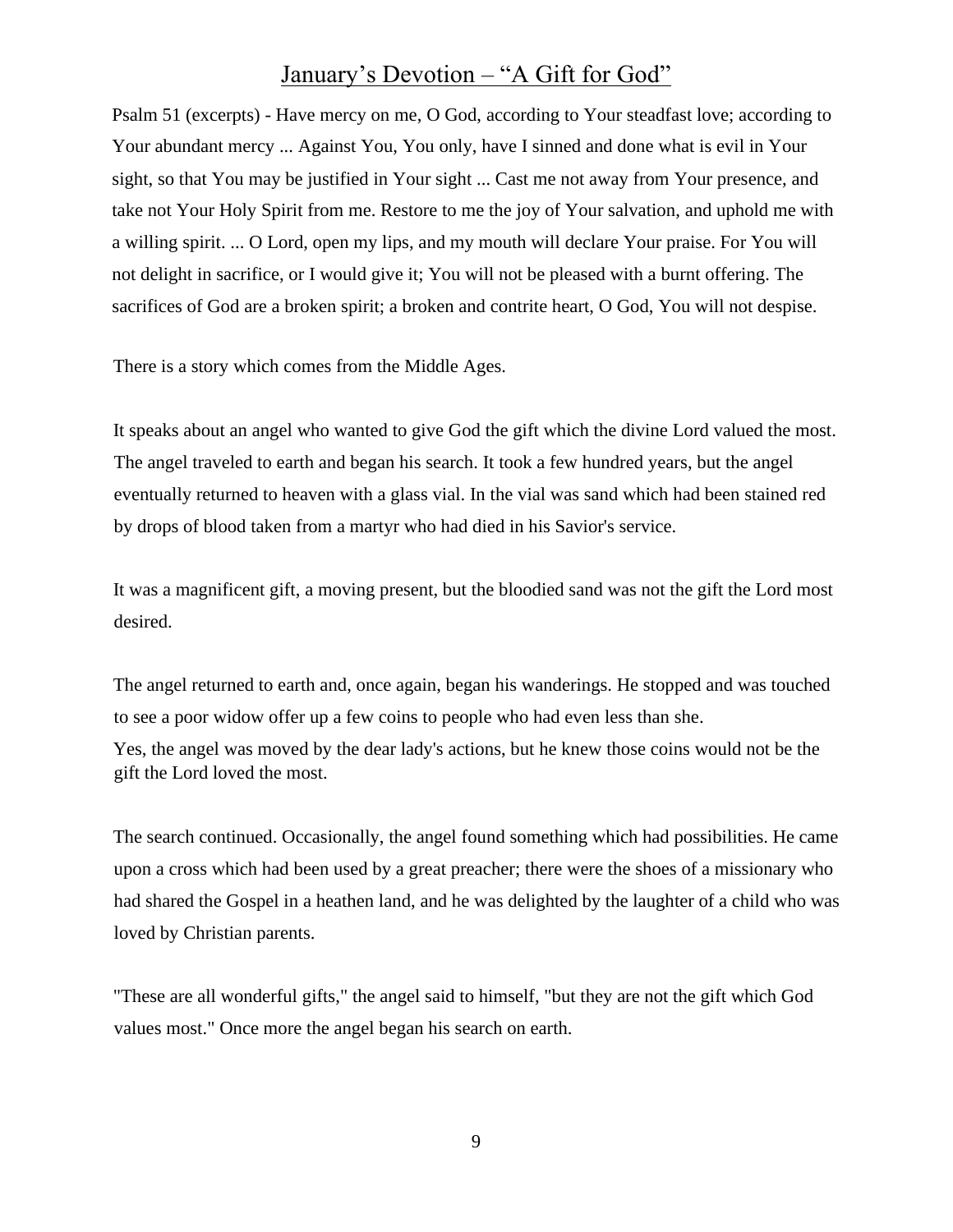There the angel saw two men sitting by a fountain. One of the men bent down to drink and in the water saw his sin-ravaged face. Overcome by all he had done wrong -- and who he had become - - the man wept.

The angel, ever so quietly, moved up and collected a tear of repentance.

But the angel did not return immediately to heaven. The angel listened as the second man spoke of the Savior and the hope which comes from sins forgiven. Once again, the first man cried. But this time he cried with joy at the good news of the Gospel.

He had been given faith in Jesus as his Savior. His sins were gone. He was forgiven. He had eternal life.

The angel captured one of those tears as well. The angel brought the tear of repentance and the tear of faith to heaven. Those two tears, mixed together, were presented to God, and God smiled. Tears of repentance, tears of Gospel joy. According to the story, that was the gift which God loved the most.

Tears of repentance, tears of Gospel joy. I know they are what we need the most. THE PRAYER: Dear Lord, may I always give thanks for Jesus who is Your gift to me. May my praise be sincere and unceasing. In Jesus' Name we pray. Amen.

Taken from Lutheran Hour Ministries - this Daily Devotion was written by Pastor Ken Klaus Please save the following date for PTL fundraiser.

January 11, 2022 all day at La Parilla Caliente Mexican Restaurant at 119 W. Plymouth St. Bremen will be donating 30% of sales to the school.

A Great Big Thank You from our shut-ins of the week and all who were on the Christmas Card list: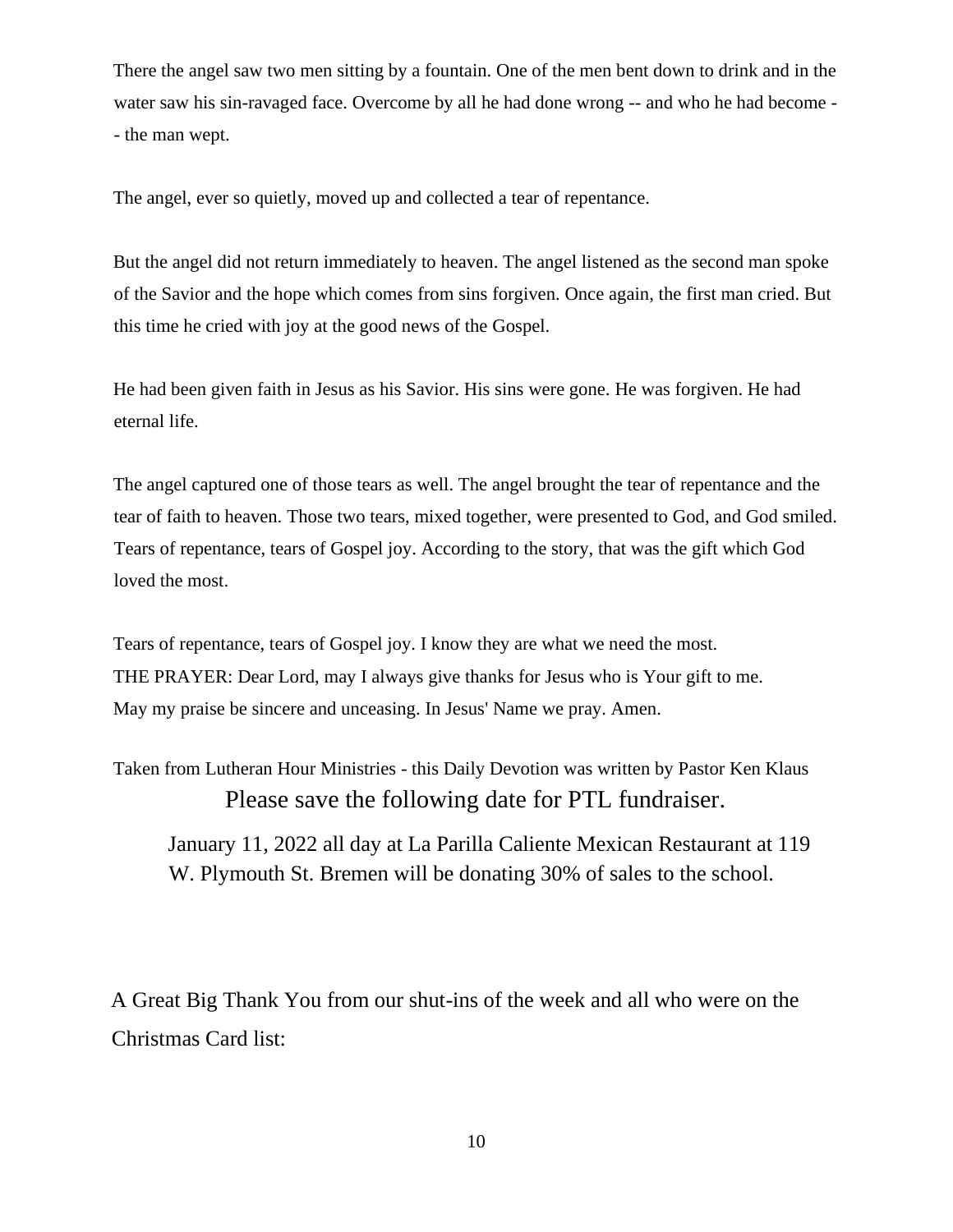We would like to thank the congregation members throughout the past year for all their cards, prayers, Christmas tins (LWML and members), and visits. All of these acts of love made us feel part of the congregation and more importantly part of the family at St. Paul's. Thank you and God bless you all!

Thanks to all who contributed clothing for Hope Ministries and peanut butter for Bremen Bags. We collected four full truckloads of clothing and over three hundred jars of peanut butter. Pastor Wonnacott thanks God for these two opportunities and also thanks the members and friends of St. Paul's to help our neighbors in need and show fruits of repentance! Also, the Board of Public Relations was able to share the Advent meals with the Cardinal House (South) and the Bremen Police Department. Praise the Lord!

Parish Fellowship and Pastor Wonnacott would like to thank all the Thrivent members who used their action team resources to help with projects this past year. These included dinners for Advent and Lent, dinners at Hope Ministries, Christmas lunch for the Bremen Police, Christmas parties for the Cardinal Houses, peanut butter for Bremen bags, Thanksgiving dinner for the community, Preschool Advent bags…thank you all!

Pastor Wonnacott would like to thank and praise God for all the members of St. Paul's for another year to serve the Lord in His kingdom and to grow in the Word as a family of believers!

Sunday School Classes for the Winter Quarter

December 5- February 20, 2022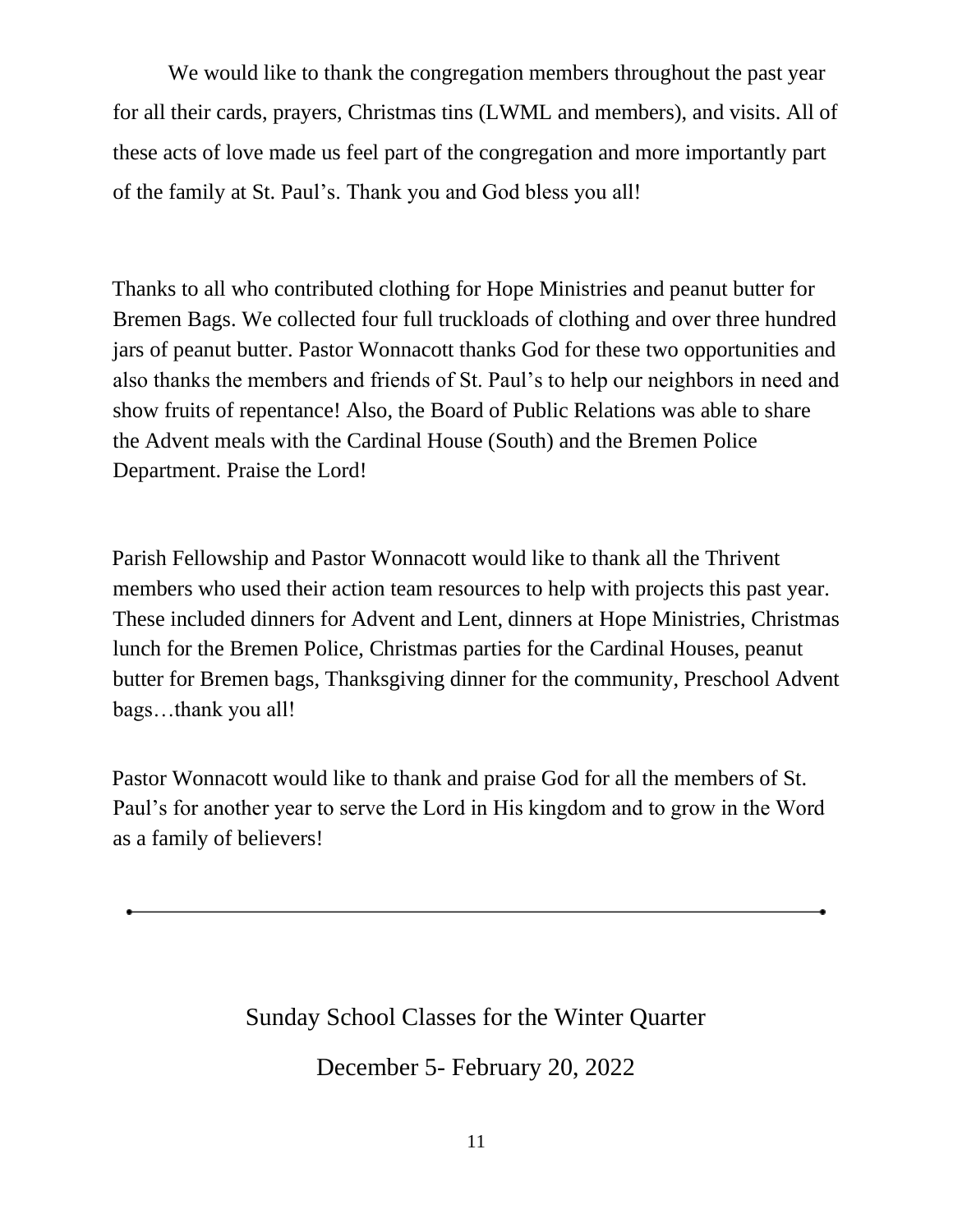Pre-K -Grade 1 Nazareth Room

This class will be using material from the Faith Weavers Curriculum. Wendy Coxey will be teaching

Grade 2-5 Grade 2-3 Classroom This class will be using material from Christ Light Curriculum. Jeannette Rettinger will be teaching

Grades 6-8 6-8 Grades Classroom

Our curriculum for this class will be the Study of  $1<sup>st</sup>$  and  $2<sup>nd</sup>$  Peter and taught by Barb Middaugh

High School Principals Office

Topic to be determined.

#### Adult Class I Bethany Room

"What Does God Expect of His People" will be a Bible study led by Pastor Rohde. It is a most treasured gift that we are forgiven of all our sins and given the gift of eternal life in heaven through the death and resurrection of Christ. But now what? As we are saved through faith in Christ, what is it that Bod expects of us? Through this Bible study we will search out God's will for our lives.

Adult Class II Jerusalem Room

Dave Burcham will continue with the Study of Hebrews.

The Board of Christian Education Thanks all of the teachers that have given of themselves to teach this last quarter.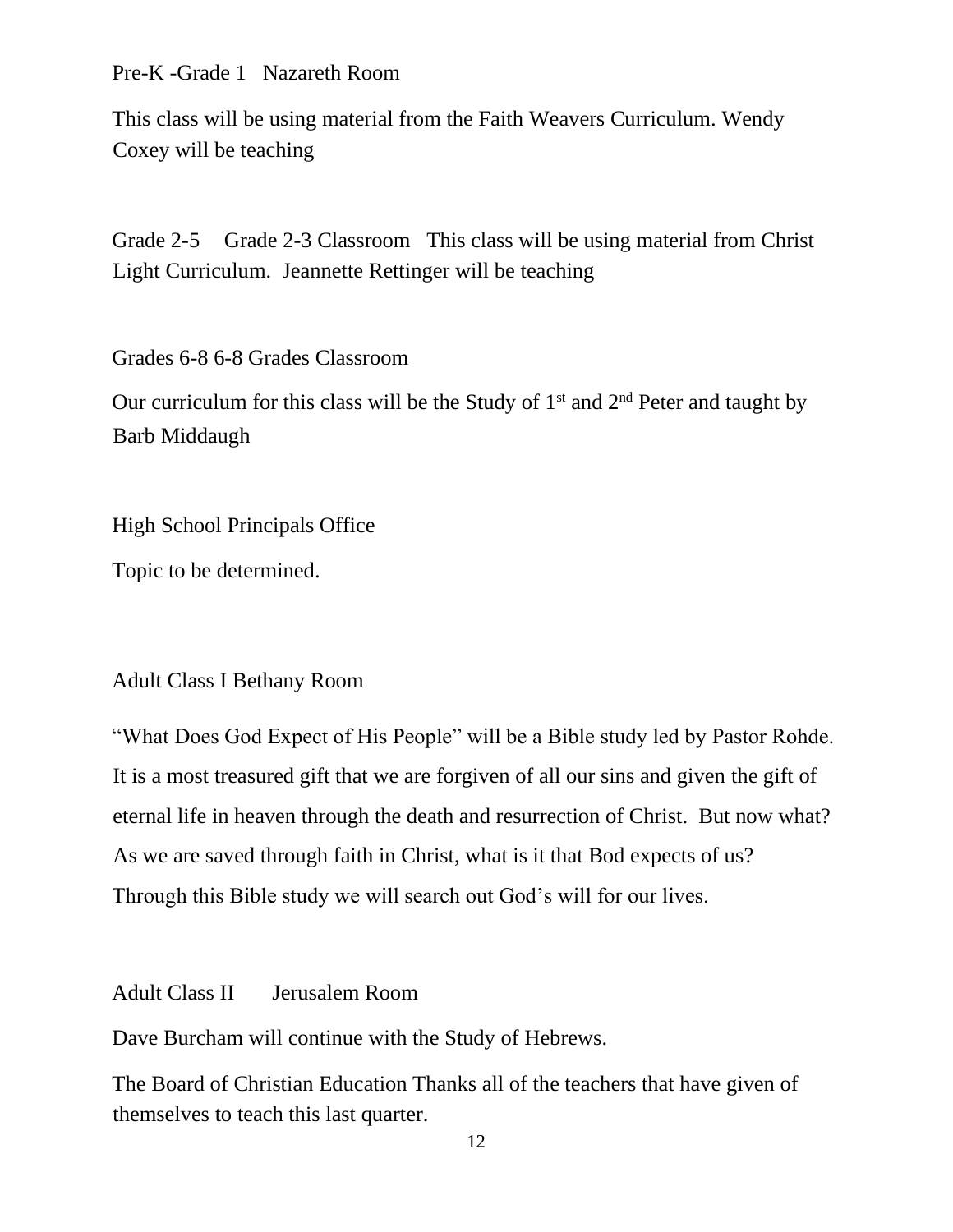Starting on December 5 Children's Bulletins will be available to youth ages 2-8. These special bulletins will follow the lectionary and keep children engaged during the worship service. Ask the ushers for the children's bulletin.

The Board of Christian Education would like every member to read the Bible in one year. Every month in the Epistle we will publish a daily reading. This reading schedule is in accordance with Martin Luther's suggestion: "But let the entire Psalter, divided in parts, remain in use and the entire Scriptures, divided into lections, let this be preserved in the ears of the church." We hope that you find this daily lectionary reading be inspirational to you.

#### Read the Bible in a Year – Readings for January January

| 1  | Luke 1:68-79 | $\overline{2}$ | Psalm 30      |
|----|--------------|----------------|---------------|
|    | Mark 2       |                | Mark 3        |
| 3  | Psalm 31     | $\overline{4}$ | Psalm 32      |
|    | Mark 4       |                | Mark 5        |
| 5  | Psalm 33     | 6              | Psalm 34      |
|    | Mark 6       |                | Mark 7        |
| 7  | Psalm 35     | 8              | Psalm 36 Mark |
|    | 8            | Mark 9         |               |
| 9  | Psalm 37     | 10             | Psalm 38      |
|    | Mark 10      |                | Mark 11       |
| 11 | Psalm 39     | 12             | Psalm 40      |
|    | Mark 12      |                | Mark 13       |
| 13 | Psalm 41     | 14             | Psalm 42      |
|    | Mark 14      |                | Mark 15-16    |
| 15 | Psalm 43     | 16             | Psalm 44      |
|    | Genesis 1-3  |                | Genesis 4-6   |
|    |              |                |               |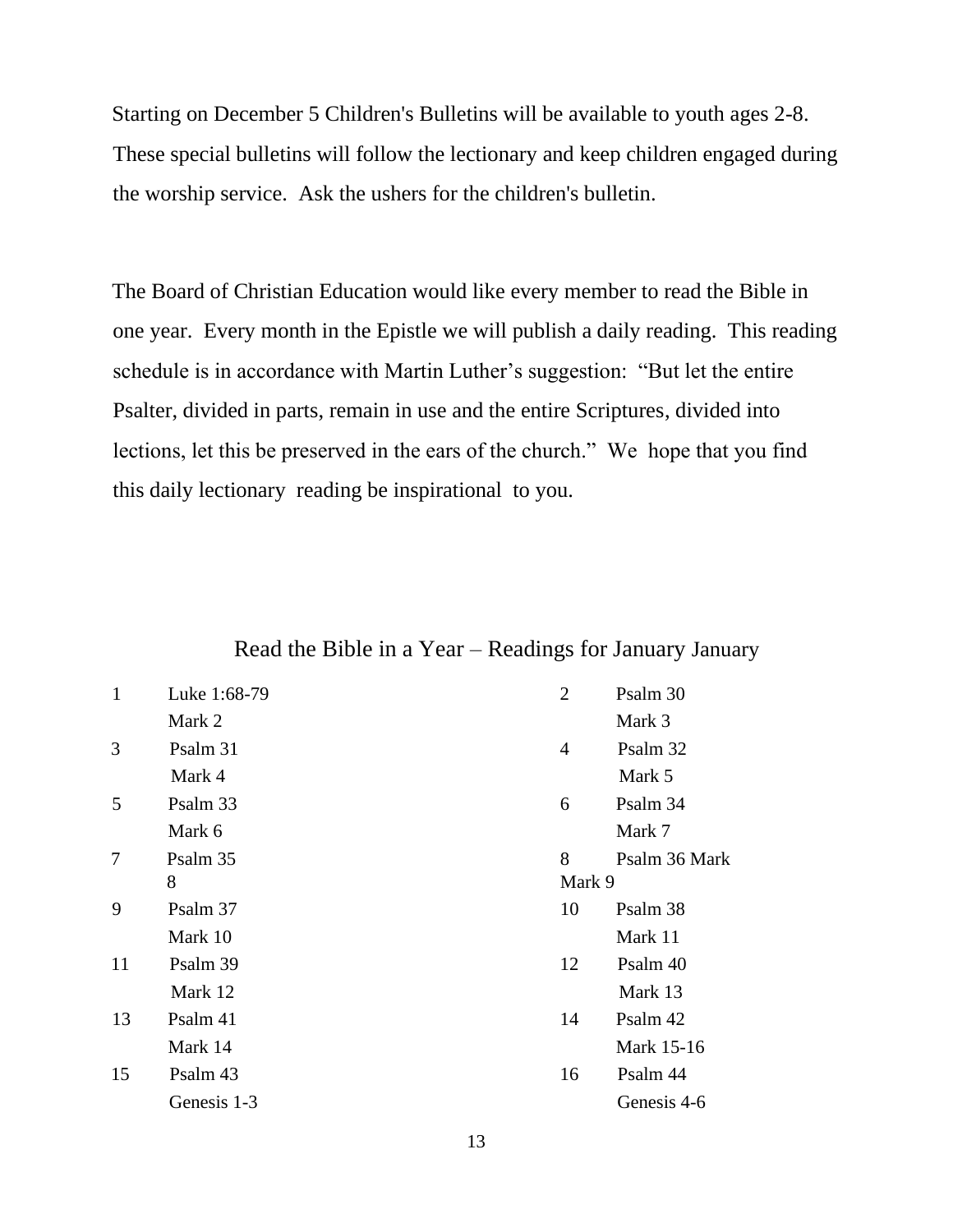| 17 | Psalm 45      | 18 | Psalm 46      |
|----|---------------|----|---------------|
|    | Genesis 7-9   |    | Genesis 10-12 |
| 19 | Psalm 47      | 20 | Psalm 48      |
|    | Genesis 13-15 |    | Genesis 16-18 |
| 21 | Psalm 49      | 22 | Psalm 50      |
|    | Genesis 19-21 |    | Genesis 22-24 |
| 23 | Psalm 51      | 24 | Psalm 52      |
|    | Genesis 25-27 |    | Genesis 28-30 |
| 25 | Psalm 53      | 26 | Psalm 54      |
|    | Genesis 31-33 |    | Genesis 34-36 |
| 27 | Psalm 55      | 28 | Psalm 56      |
|    | Genesis 37-39 |    | Genesis 40-42 |
| 29 | Psalm 57      | 30 | Psalm 58      |
|    | Genesis 43-45 |    | Genesis 46-48 |
| 31 | Luke 1:68-79  |    |               |

# Birthdays & Anniversaries January 2022

#### ANNIVERSARIES

Genesis 49-50

| 1                | Hank & Gloria Kiefer       |  | 18        | Terry & Ardith Ahlemeyer |
|------------------|----------------------------|--|-----------|--------------------------|
| 8                | Doug & Rhonda Owens        |  | 31        | Joshua & Deana Miller    |
|                  |                            |  |           |                          |
| <b>BIRTHDAYS</b> |                            |  |           |                          |
| 6                | Eric Foster                |  | 22        | Thomas Harman            |
|                  | Rebecca Mejia              |  |           | Giovanni Mejia           |
|                  | Erin Sarber                |  |           |                          |
| 7                | Jaylyn Dobbins             |  | 23        | Keith Miller             |
| 9                | <b>Brody Beasley</b><br>24 |  | Aiden Eby |                          |
|                  | Goldie Buckner             |  |           | Cody Miller              |
|                  | Sandy Kiefer               |  |           | <b>Elliott VanSoest</b>  |
| 10               | Terri Bickel               |  |           | <b>Carter Miller</b>     |
| Keith Russell    | Candy Perkins Beth Schmitt |  |           |                          |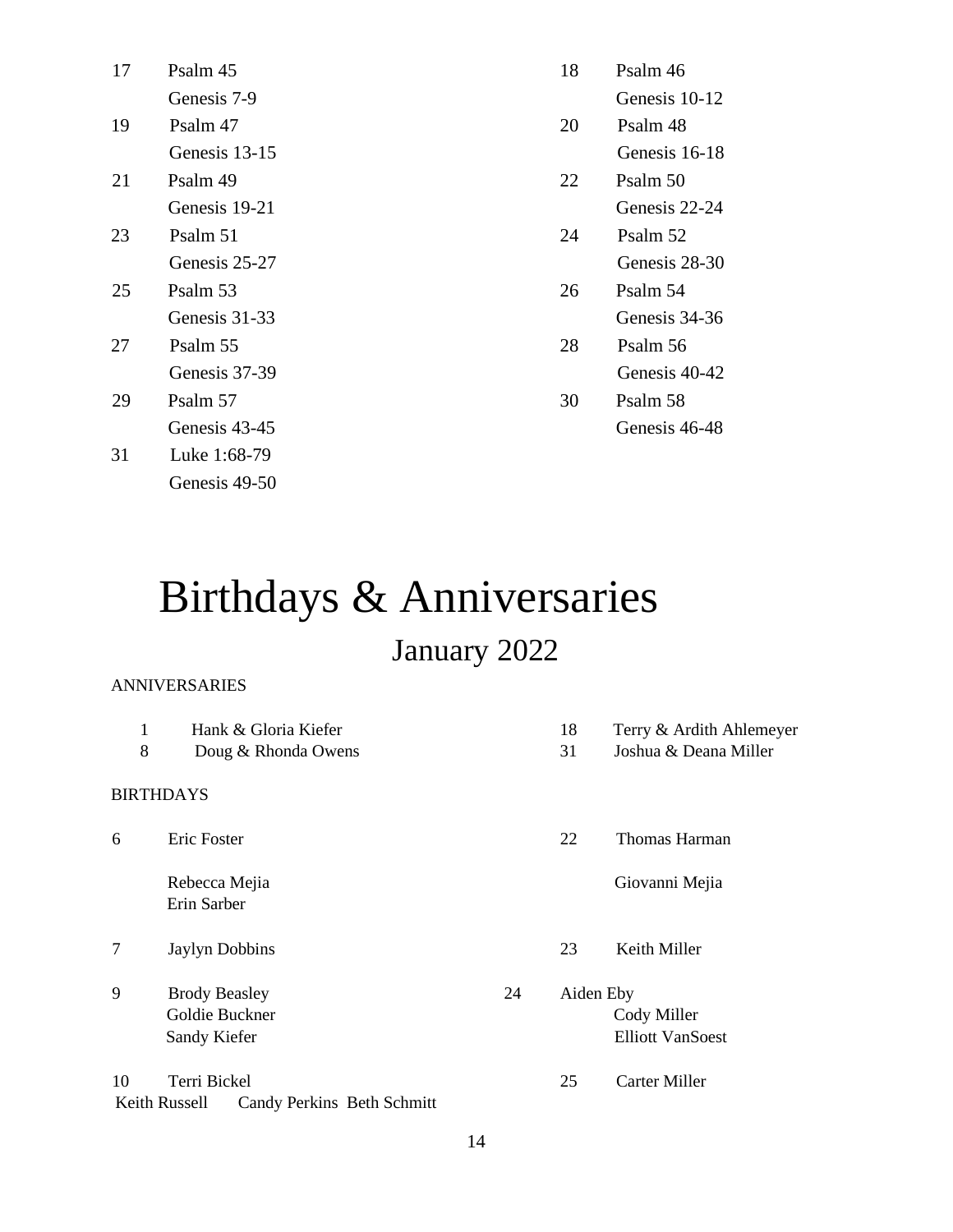|    | <b>Jared Nielsen</b><br>26 |    |    |                       |
|----|----------------------------|----|----|-----------------------|
| 11 | Jerry Smith                |    |    |                       |
|    | Carole Sahlhoff<br>27      |    |    |                       |
| 12 | Janet Miller               |    |    |                       |
| 14 | James Mitchell             |    | 30 | <b>Conner Perkins</b> |
|    |                            |    |    | Dorothy Walter        |
| 15 | <b>Sharon Latzke</b>       | 31 |    | Angela Hughes         |
|    |                            |    |    |                       |
| 16 | Marian Yoder               |    |    |                       |
|    | Melody Farnsworth          |    |    |                       |
| 17 | Kayli Ann Miller           |    |    |                       |
|    | Phyllis Sahlhoff           |    |    |                       |
|    |                            |    |    |                       |
| 18 | <b>Brittney Pittman</b>    |    |    |                       |
|    | Tony Venable               |    |    |                       |
| 19 | Keegan Robins              |    |    |                       |
|    | <b>Lilly Rogers</b>        |    |    |                       |
|    |                            |    |    |                       |
| 21 | Carly Dietl                |    |    |                       |
|    | Kyle Hinds                 |    |    |                       |



### St. Paul's Lutheran Women's Missionary League

As Lutheran Women in Mission, we joyfully proclaim Christ, support missions, and equip women to honor God by serving others. Adopted 2021

!!! ON THE CALENDER !!!

FEBRUARY 7, 2022 MONDAY 7:00 P.M. Program: Bible Study - "When I am Weak, He is Strong" Fill "Goodie Boxes for College Students" Hostesses: Shirley Lakins, Elaine Young

APRIL 11, 2022 – MONDAY 7:00 P.M.

Program: Foods of the Passover Seder

There will be samples of traditional foods used to recall the Passover in Egypt, of the Angel of the Lord, and His deliverance of Israel from the bondage of sin. Their meaning will be contrasted with the fulfillment of those events in the atoning works of Jesus, and the institution of The Lord's Supper. SEDER PROGRAM WILL BE OPEN TO ALL CONGREGATION MEMBERS 8TH GRADE AND UP, and lasts approximately one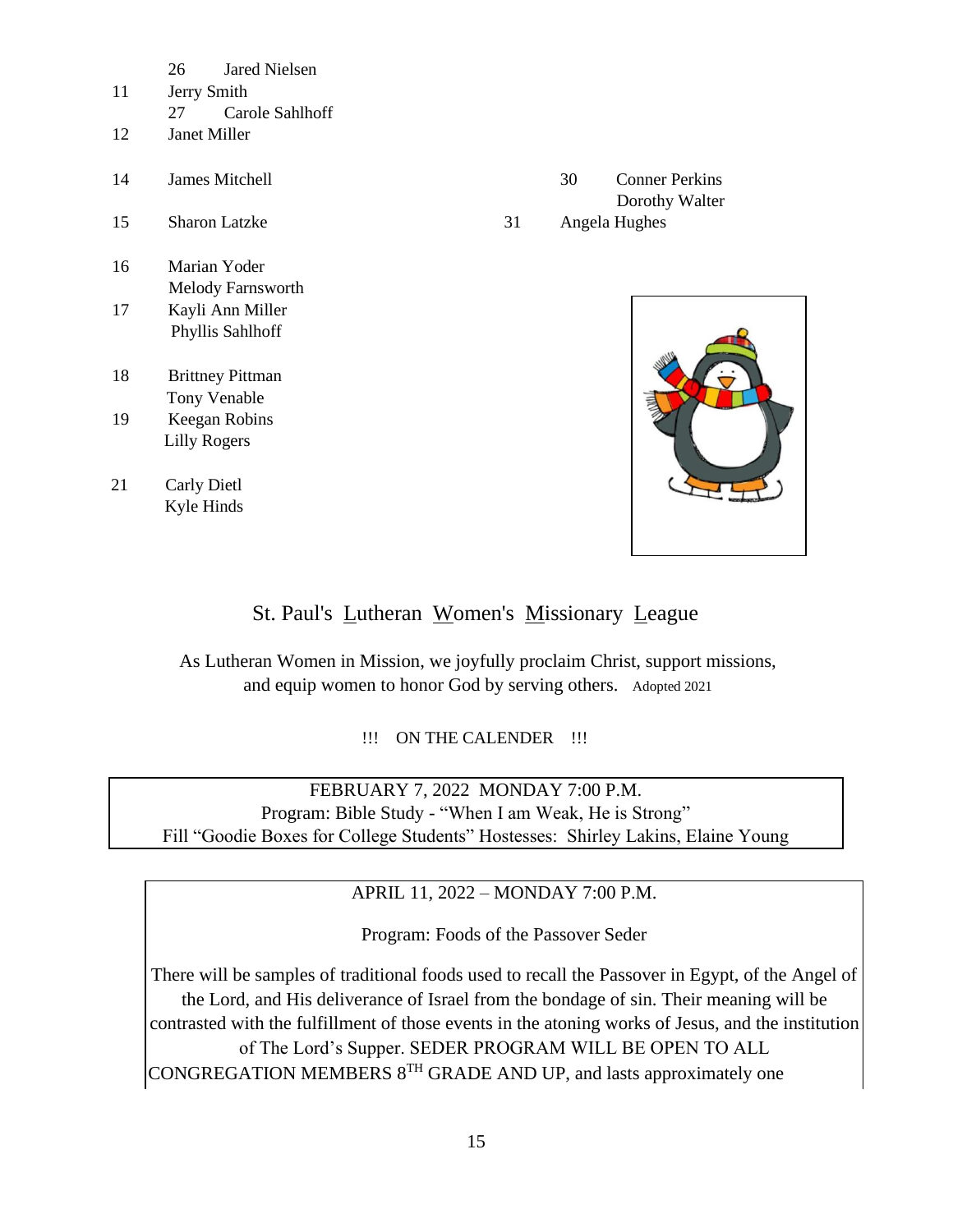hour. Other guests also welcome. Be watching for a sign-up sheet in the March Epistle / March bulletins, so adequate food and seating can be prepared. PS: this is NOT a full meal, but a "taste" of Passover foods.

Eyeglass Ministry - MOST Ministries (Mission Opportunities Short Term).

Adult & Children's Glasses; Non-prescription Sunglasses; Reading Glasses; Bifocals (ANY STYLE FRAME, BUT IN GOOD CONDITION). Wherever MOST teams distribute used eyeglasses, the Gospel is also shared.

The collection box – for glasses you no longer need – is located beneath the 'Bulletin Table.'

Psalm 100:2a "Serve the Lord with Gladness " LWML motto

|                                                                             |  | St. Paul's 176th LITURGICAL YEAR                                      | January 1, 2022 – January 31, 2022 |
|-----------------------------------------------------------------------------|--|-----------------------------------------------------------------------|------------------------------------|
| <b>Worship Opportunities To Bless Our Lives</b><br>$9:30$ a.m. - *COMMUNION |  |                                                                       |                                    |
| January                                                                     |  | $2^{nd}$ Sunday of Christmas                                          |                                    |
| January                                                                     |  | $8^*$ 1 <sup>st</sup> Sunday after the Epiphany / Baptism of Our Lord |                                    |
| January                                                                     |  | $16$ $2nd$ Sunday after the Epiphany January                          | $23*$                              |
| 3 <sup>rd</sup> Sunday after the Epiphany                                   |  |                                                                       |                                    |
| January                                                                     |  | $30 \,$ 4 <sup>th</sup> Sunday after the Epiphany                     |                                    |

The Flower Chart for the 2022 Calender Year is Outside the Altar Guild Room

January Festivals: 6 The Feast of the Epiphany of Our Lord ● 18 The Confession of St. Peter ● 24 St. Timothy, Pastor / Confessor ● 25 The Conversion of St. Paul ● 26 St. Titus, Pastor / Confessor ● Commemorations: 2 Johann K. Konrad Wilhelm Loehe ● 10 Basil the Great of Caesarea, Gregory of Nazianzus, & Gregory of Nyssa ● 20 Sarah ● 27 John Chrysostom, Pastor 347-407

THE CHURCH YEAR CYCLE OF DAYS, SEASONS, TIMES. God himself instituted a weekly day of rest and worship – the Sabbath Day. Gen. 2:3; Lev. 23:3.A yearly festival cycle was given to Moses, in God's covenant instructions to the Israelites as they camped near Mt. Sinai. "Speak to the children of Israel, and say to them: 'The feasts of the Lord, which you shall proclaim to be holy convocations, these are My feasts.'" Lev. 23:2ff ● While Jesus did not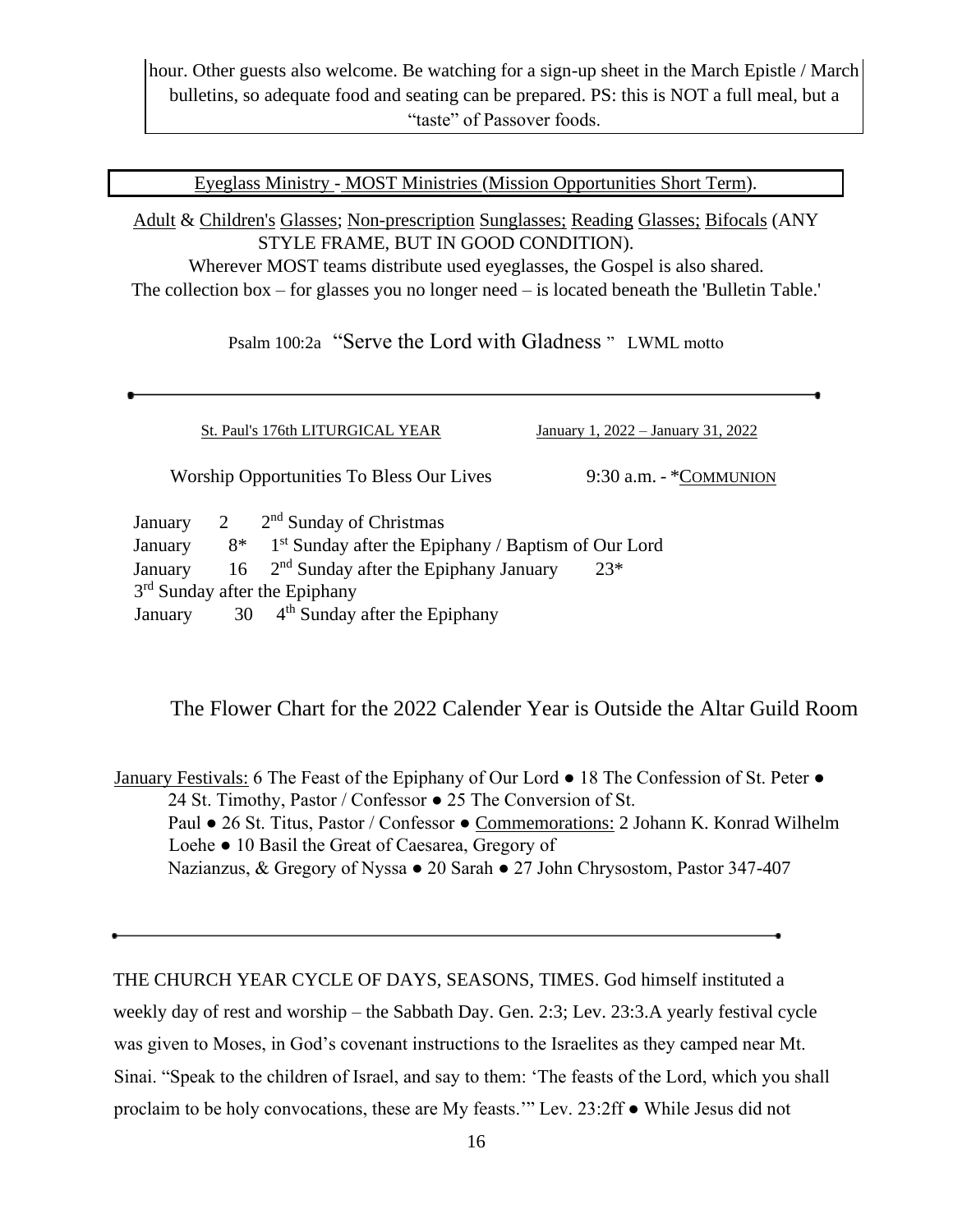command any special days or festivals be observed, the church is following these Old Testament precedents, providing the people of God an opportunity to recall the life of our Lord, through each calendar year. ● Though formulated over the course of several centuries, the basic form of the calendar year we observe today, has been handed down since about 600 AD, by the church. • The 1<sup>st</sup> century New Testament Church from the beginning saw Sunday as her ady of worship, since it was the day on which Christ rose from the dead. Matt. 28:1; Mark 16:2; Luke 24:1; John 20:1 ● Annual celebrations of Jesus' resurrection became weeklong festivals by the early 4<sup>th</sup> century, followed by a seven-week season, culminating in the feast of Pentecost, the anniversary of the outpouring of the Holy Spirit on the Church. ● In 313 AD, Christianity became a "tolerated religion," in 321 AD, Sunday became a "Roman holiday." The Church now The Church fathers did so by reaffirming the Old Testament, and starting to define what was, or was not, a part of the New Testament. This canon of scripture (rule, approved list) allowed the Church to address heresy. ● Once the Council of Nicea, 325 AD, set down a Creed (confession) of Christian belief in the incarnation of Christ. An observance of His birth found a place on the calendar. The earliest recorded Nativity festival is 336 AD. The Eastern Greek Orthodox Church chose January 6; while the Western Roman Catholic Church settled on December 25. By the start of the 5<sup>th</sup> century, both celebrated Jesus' birth on December 25, and January 6, became Epiphany. ● The Feast of The Epiphany of Our Lord, January 6: The word epiphany is from the Greek, and means manifestation. This day is a festival of rejoicing and gladness as "the light to lighten the Gentiles and the glory of Thy people of Israel." Is revealed to the nations in the person of Jesus Christ. Luke 2:32 ● Originally overshadowing Christmas, Epiphany's main focus was the Lord's baptism. After Christmas came to be considered the major of the two festivals in Western Christianity (Roman Catholic, Lutheran, Reformed); Epiphany's emphasis changed to the visit of the Gentile wise men to the Child Jesus. The events surrounding Jesus' baptism are now observed the week after The Epiphany.  $\bullet$  The emphasis of the Epiphany in the Orthodox Catholic Church remains Jesus' baptism. ● The Season of Epiphany has eight Sundays this year (its length is determined by the date of Easter); and is the last season in The Time of Christmas on the church calendar. ● The altar is vested in white – for the Feast Day, a festival of God the Son, and for the two Christological festivals: The Baptism of Our Lord, and The Transfiguration of Our Lord. Green is used for all other Sundays, the "ordinary days," of Epiphany season. Ordinary, in church usage, only means the day has no specific designation.

17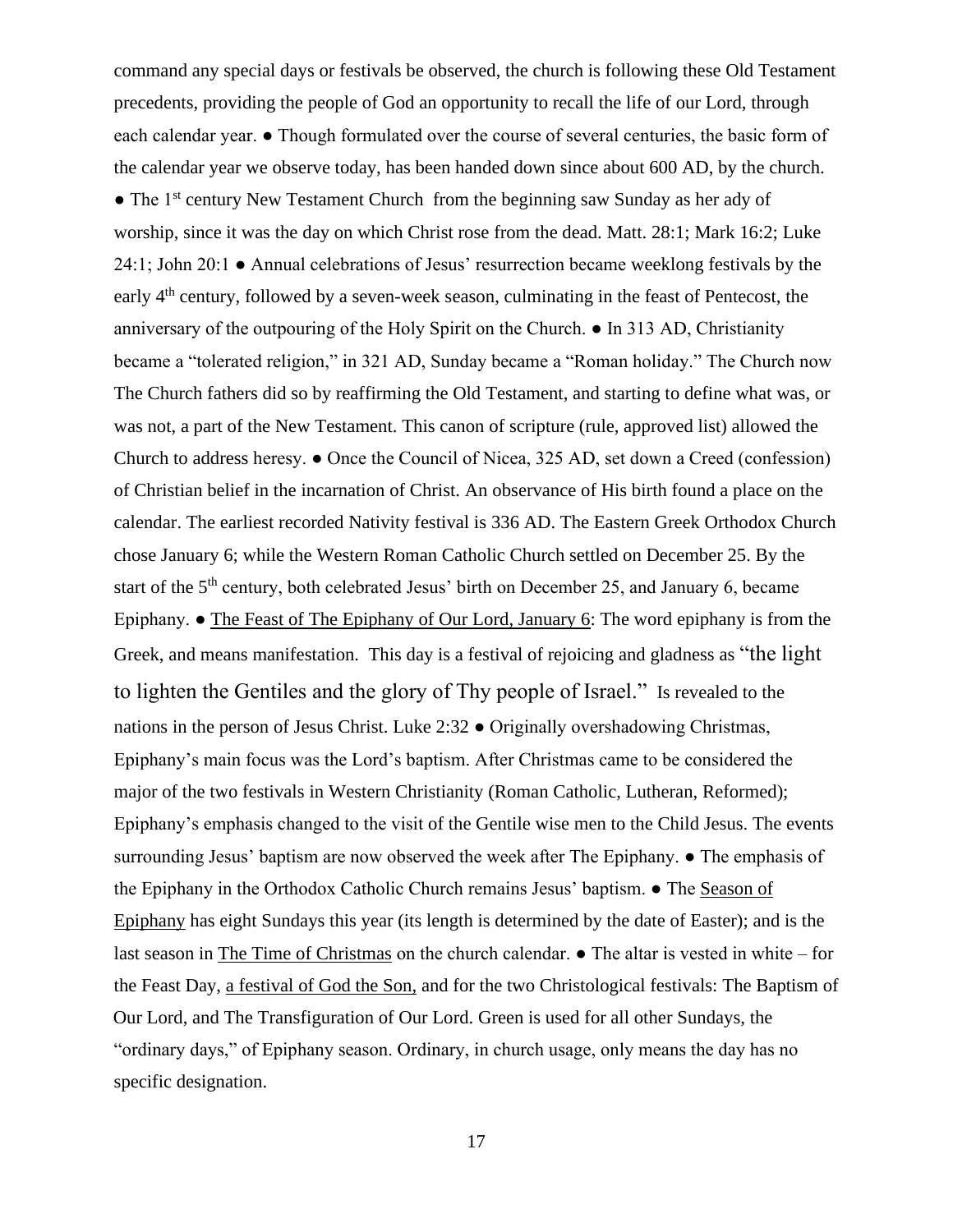I see Him, but not now; I behold Him, but not near; A Star shall come out of Jacob; A Scepter shall rise out of Israel…" Numbers 24:17 Now after Jesus was born in Bethlehem of Judea in the days of Herod the King, behold, wise men from the East came to Jerusalem, saying, "Where is He who has been born King of the Jews? For we have see His Star in the East and have come to worship him." Matthew 2:1-2

1846-2021 175<sup>th</sup> Anniversary Committee News: the Committee has disbanded. We are asking for a volunteer to compile a 175th Commemorative Booklet. A file containing minutes, services, programs, memorabilia has been saved, so you will not be starting from "scratch." If interested, please contact Pastor Wonnacott. Thank you.

#### Liturgical Corner

Worship Component: Preface and Proper Preface Scriptural

Basis: 2 Tim. 4:22, Col. 3:1, Psalm 136 Meaning: First

recorded in AD 220, this dialog and prayer begins the liturgy

of the Lord's Supper. Each season has its own unique text.

Application for Daily Living: The gift of the Lord's Supper is worthy of our thanks every day.

Worship Component: Sanctus

Scriptural Basis: Isaiah 6:3, Matt. 21:9

Meaning: Sanctus means holy. The body and blood of our Lord are present in this

Sacrament, and so we use the words of the angels from Isaiah 6 to acknowledge

the holy presence of God in this meal.

Application for Daily Living: The intense reverence for God's holiness in this song should carry over into our daily lives.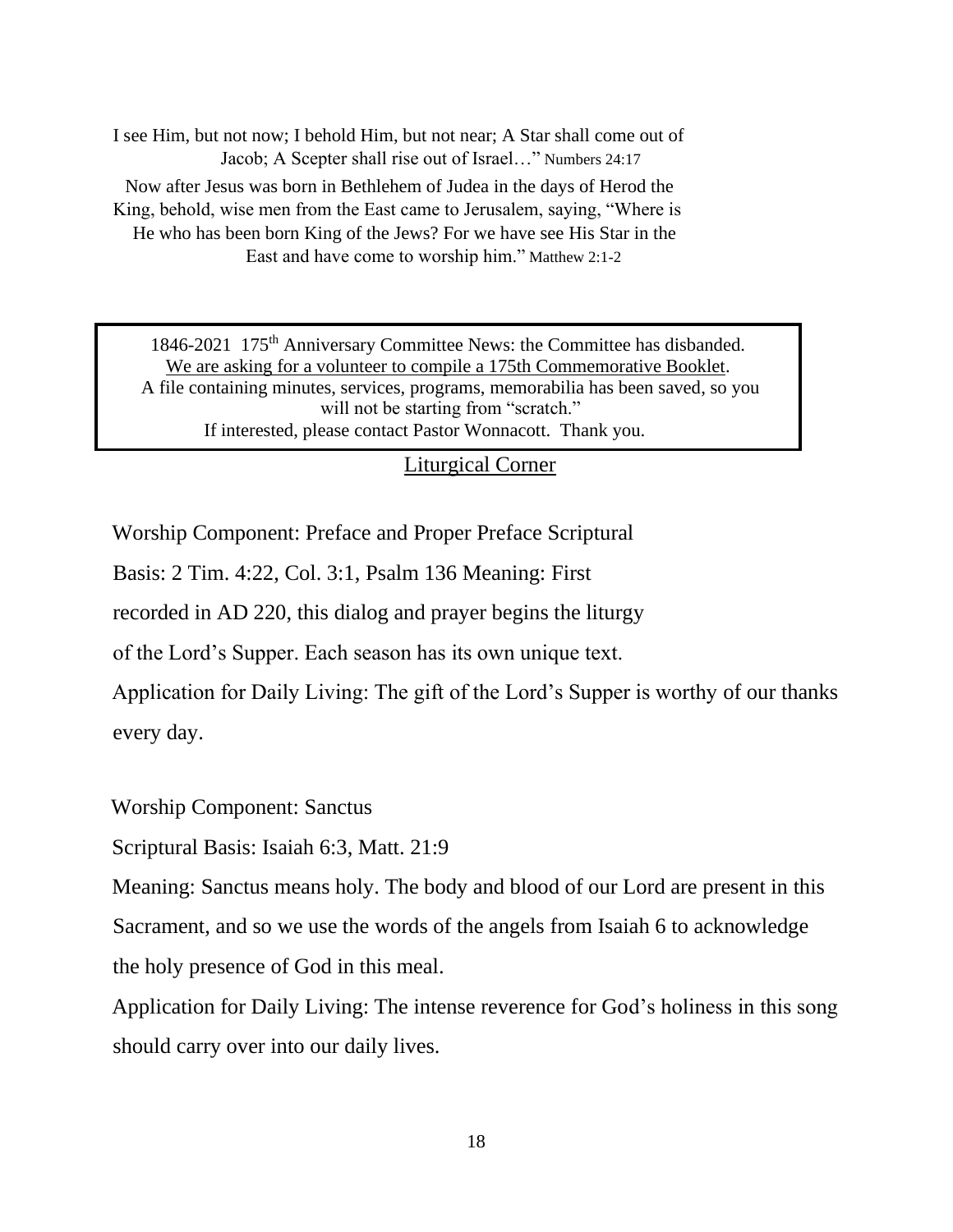Worship Component: Prayer of Thanksgiving/Lord's Prayer

Scriptural Basis: Luke 24:30, Matt. 6:9-13

Meaning: As the testaments are linked to Christ in the Service of the Word, so do we remember and gives thanks for a salvation history in the Church's table prayer. The Lord's Prayer, given by Christ Himself, is wonderfully appropriate as we approach His Supper.

Application for Daily Living: Daily the baptized people of God pray. The Lord's Prayer is both a prayer to pray and a model for all our prayers.

#### Worship Component: Consecration

Scriptural Basis: Matt. 26:26-28, Mark 14:22-24, Luke 22:19-20, 1 Cor. 11:23-25 Meaning: the words of our Lord bestow exactly what they say. In the words of consecration the Lord's Word delivers His body and blood for our forgiveness. Application for Daily Living: Though we are blessed with many good foods, no other meal gives the body and blood of Christ to sinners.

Worship Component: The Peace/Agnus Dei

Scriptural Basis: John 20:19-21, 26, 14:27; John 1:29

Meaning: The resurrected Lord calmed the fears of the disciples with His peace. The resurrected Lord is present in the Supper, and so the pastor speaks peace to us on His behalf. Agnus Dei [äg-nüs-dā(-ē)] means Lamb of God, and reminds us that Jesus is the Lamb of God, sacrificed for our forgiveness.

Application for Daily Living: During stressful times, remember the peace of Christ that you received on Sunday in His supper.

Worship Component: Post-Communion Collect/Nunc Dimittis Scriptural Basis: Psalm 136, Psalm 118